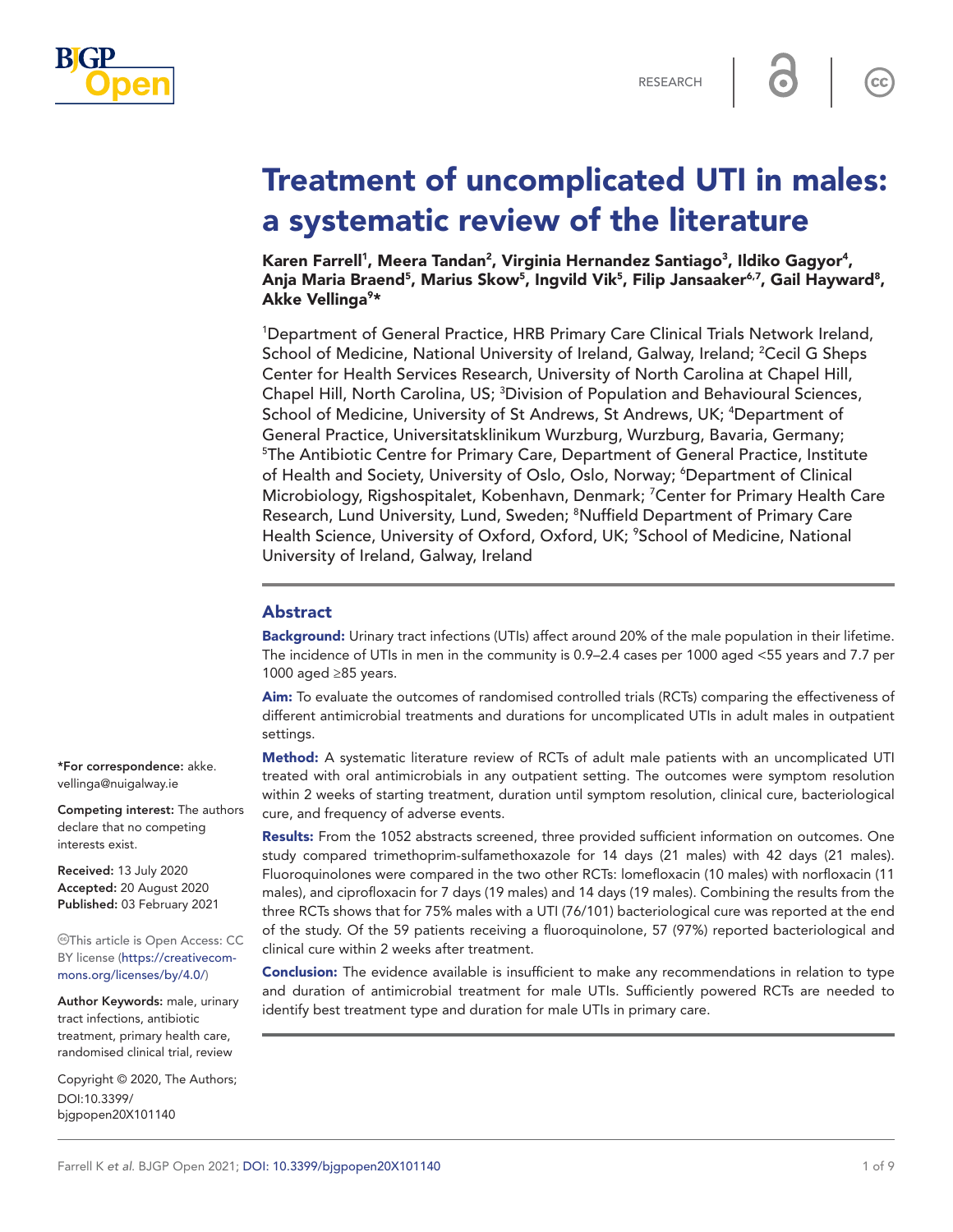# How this fits in

As the prevalence of urinary tract infection is much higher in females, most of the research has focused on this group. Only three RCTs including a total of 101 males compared different antibiotic treatments for UTI. The clear lack of RCTs and evidence of best practice shows the urgent need for sufficiently powered RCTs to identify best treatment and duration for male UTIs.

# Introduction

UTIs affect around 20% of the male population in their lifetime.*[1](#page-7-0)* Incidence of UTI in the community is 0.9–[2](#page-7-1).4 cases per 1000 men aged <55 years, and up to 7.7 per 1000 in men aged ≥85 years.<sup>2</sup> UTIs are a common cause of bacteraemia and recurrent infections in this population.*[3,4](#page-7-2)* UTIs are the second most common cause for antibiotic use in primary care.*[5](#page-7-3)*

Treatment guidelines for male UTIs vary. In the UK (the National Institute for Health and Care Excellence [NICE]), Ireland (Strategy for the control of Antimicrobial Resistance in Ireland [SARI]), and Scotland (Intercollegiate Guideline Network [SIGN]) the guidelines recommend trimethoprim or nitrofurantoin as a firstline treatment options for 7 days for male UTIs, or pivmecillinam or ciprofloxacin in case of chronic kidney disease (defined by national cut-off points). The use of secondline antibiotics is assessed based on culture results while also considering any alternative diagnosis.*[6–8](#page-7-4)* This is similar to Denmark, Sweden, Norway, and Germany, where trimethoprim and nitrofurantoin are also the firstline treatment, in addition to pivmecillinam.*[9–12](#page-7-5)*

Diagnosing and treating a male UTI is challenging. This is partly owing to infrequent presentation and limited evidence available for this acute condition,*[13](#page-8-0)* and GPs often treat these as complicated UTIs 'to be sure',*[14](#page-8-1)* which usually involves the use of secondline antimicrobial agents, or longer courses. Up to now, most literature has been focused on research and optimal prescribing for UTIs in females, where treatment guidelines and duration are more clear cut.*[15–18](#page-8-2)* Even though there is a low incidence of UTIs in men aged <55 years, incidence in older men is similar to female UTIs, particularly in patients with prostate problems, those with indwelling catheters, and those who are hospitalised or in longterm care facilities.*[19,20](#page-8-3)*

Prescribing guidelines have inconsistent advice on type and duration of antibiotic courses for male UTIs.*[21](#page-8-4)* Unlike randomised controlled trials (RCTs) on female UTIs,*[22](#page-8-5)* few RCTs include men with community-acquired UTIs who are treated in primary care.*[23](#page-8-6)* Symptoms of a typical male UTI include: lower urinary tract irritative symptoms such as urgency, frequency, dysuria, and nocturia.*[24](#page-8-7)* If not treated timely and appropriately, these symptoms may lead to pyelonephritis (kidney infection), which is characterised by fever, and costovertebral angle tenderness.*[25](#page-8-8)*

This review aims to identify RCTs evaluating the effectiveness and duration of different antimicrobial regimens for uncomplicated UTIs in adult males in an outpatient setting.

## Method

## Data source and search strategy

The Cochrane methodology was adopted to perform a systematic search of the literature.*[26](#page-8-9)* The search was conducted in MEDLINE, Embase, PubMed and the Cochrane Register of Controlled Trials (CENTRAL) (Cochrane Library and Wiley), and CINAHL (EBSCOhost) from 13 March to 10 April 2019 to identify potentially relevant randomised trials focusing on male UTIs. The search terms included were 'urinary tract infections', 'men', 'male', 'treatment', 'treatment dose', 'duration', 'regimens and therapies', 'antimicrobials', 'antibiotics', 'randomised controlled trial\*', 'placebo trials', 'pragmatic trials', and 'RCT'. Further, to simplify the search terms, the following were also searched for: 'urinary tract', 'recurrence', 'uncomplicated', 'acute cystitis for urinary tract infections'; and a specific list of antimicrobials, including 'ciprofloxacin', 'norfloxacin', 'fluoroquinolones', 'nalidixic acid', 'ofloxacin', 'moxifloxacin', 'amoxicillin', 'amoxiclav', 'cephalexin', 'nitrofurantoin', 'fosfomycin', 'trimethoprim', 'trimethoprim/sulfamethoxazole', 'beta-lactam', 'pivampicillin', 'pivmecillinam'. The reference lists of articles identified during the screening process were searched to identify any relevant papers for inclusion.

## Screening and eligibility

All RCTs identified were uploaded to the bibliographic management software (EndNote X9 for Windows). Duplicate studies were removed. All potentially relevant papers identified during the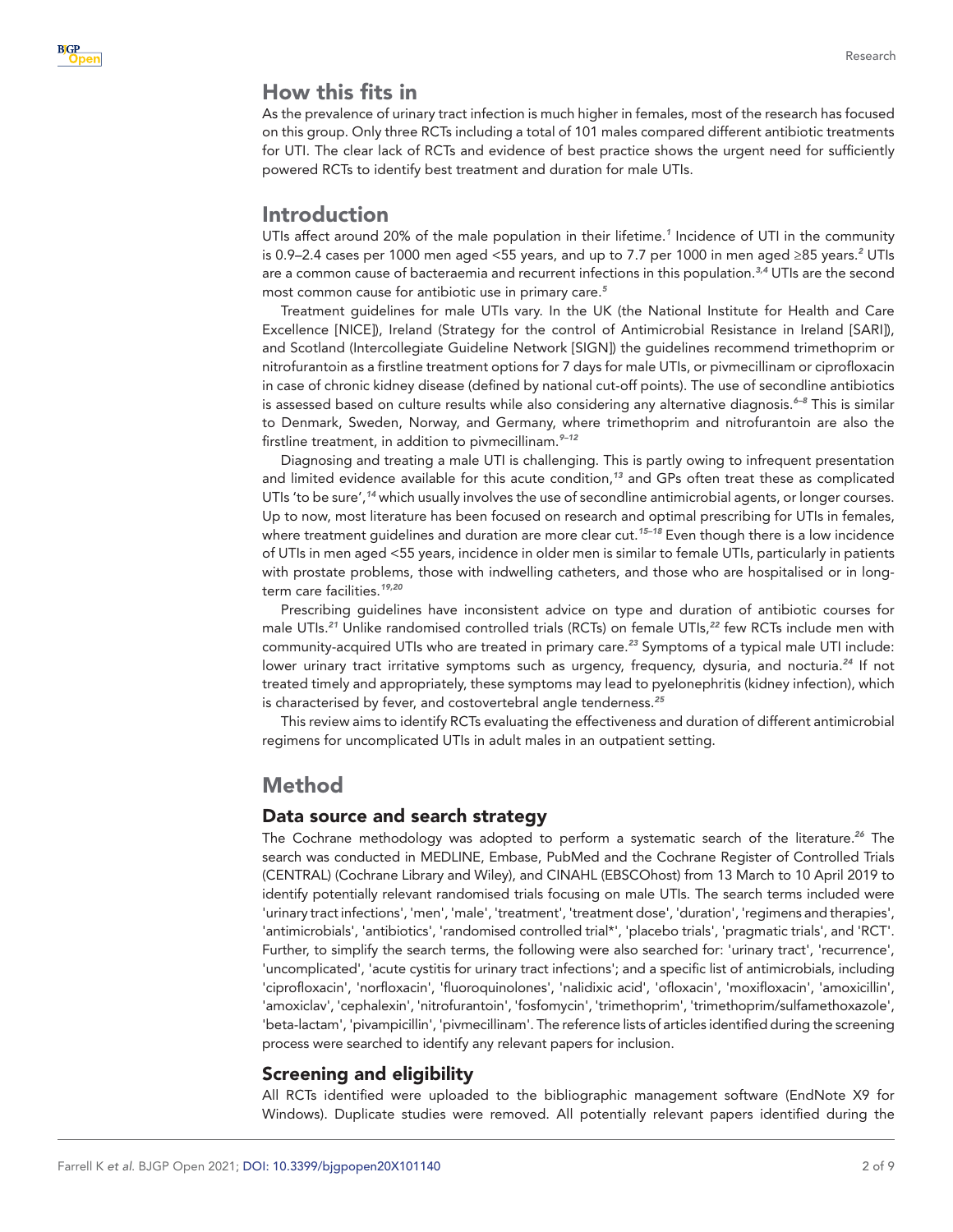

screening process were uploaded to Covidence review software management.*[27](#page-8-10)* Title, abstract, and full-text screening were completed by two researchers independently and articles that remained unclear were discussed collectively until consensus was reached.

## Inclusion and exclusion criteria

Studies included were trials in adult male patients treated with antimicrobials for UTI that reported outcome data on orally administrated antimicrobials comparing different treatments (antimicrobial with antimicrobial or placebo or no treatment or symptomatic) in outpatient settings.

The exclusion criteria were as follows: conditions not consistent with uncomplicated UTI; setting other than primary care; and prophylactic or pharmacokinetic studies.

## Data extraction

Two reviewers independently extracted data from selected full-text articles for inclusion. A standardised form was developed in Covidence. This included the following: year of publication; study population; study period; study site (country); demographic characteristics and number of participants; type, dose and duration of antimicrobial treatments being compared; number of days until resolution of symptoms; recurrence of symptoms; emergence of resistance; and name and types of adverse events that occurred.

## Study outcomes

Outcome data extracted from the eligible RCTs included:

- Relief of symptoms within 2 weeks of starting treatment (defined as 'cure')
- Duration until relief of symptoms
- • Relief of symptoms at end of the study (according to study duration time periods: 2 weeks, 30 days, 6 weeks)
- • Bacteriological cure
- Recurrence of symptoms (according to study duration time periods: 6 weeks, 5–9 days and 30 days after end of treatment)
- • Frequency and type of adverse events
- Antimicrobial resistance (but this was never reported).

## Risk of bias assessment

Quality was assessed by two reviewers independently for each paper using the Cochrane Risk of Bias Tool for Randomised controlled Trials proposed by Higgins *et al*. *[28](#page-8-11)* Disagreement about particular studies were resolved by discussion to develop consensus; a third reviewer was available when necessary.

## Results

A total of 1052 titles and abstracts, and 80 full-text papers were reviewed, and three RCTs met the inclusion criteria. *[Figure 1](#page-3-0)* represents the PRISMA flow diagram for study inclusion, with full characteristics of included RCTs in *[Table 1](#page-4-0)*.

An RCT by van Nieuwkoop *et al* compared 7 days with 14 days of oral ciprofloxacin (500 mg, twice daily) in 357 women and men aged ≥18 years with a diagnosis of febrile UTI in 35 primary care centres and seven emergency departments.*[29](#page-8-12)* Outcomes included clinical and bacteriological cure and recurrence on day 30 (1–2 weeks after the end of therapy). For this review the authors extracted and shared data from 38 men who were treated in primary care.

Gleckman *et al[30](#page-8-13)* conducted an RCT in 42 men with recurrent UTI presenting at the outpatient clinic of the Boston Veterans Administration Centre. Patients were randomised to 2 weeks or 6 weeks of trimethoprim-sulfamethoxazole (160/800 mg, twice daily).*[30](#page-8-13)* Outcomes reported were bacteriological cure, relapse (therapeutic failure) and recurrence (new infection) up at any time during the follow-up. Follow-up was 6 weeks, with two weekly cultures after the end of treatment.

The third paper was by Iravani who enrolled 727 adults with uncomplicated UTI into 7–10 days lomefloxacin (once daily) or norfloxacin (twice daily) in 27 centres throughout the US.*[31](#page-8-14)* Outcomes were clinical and bacteriological cure reported 5–9 days after the end of therapy. Results were reported separately for 38 men enrolled in the study for whom outcome data 6 weeks after the end of treatment was available for 21 participants.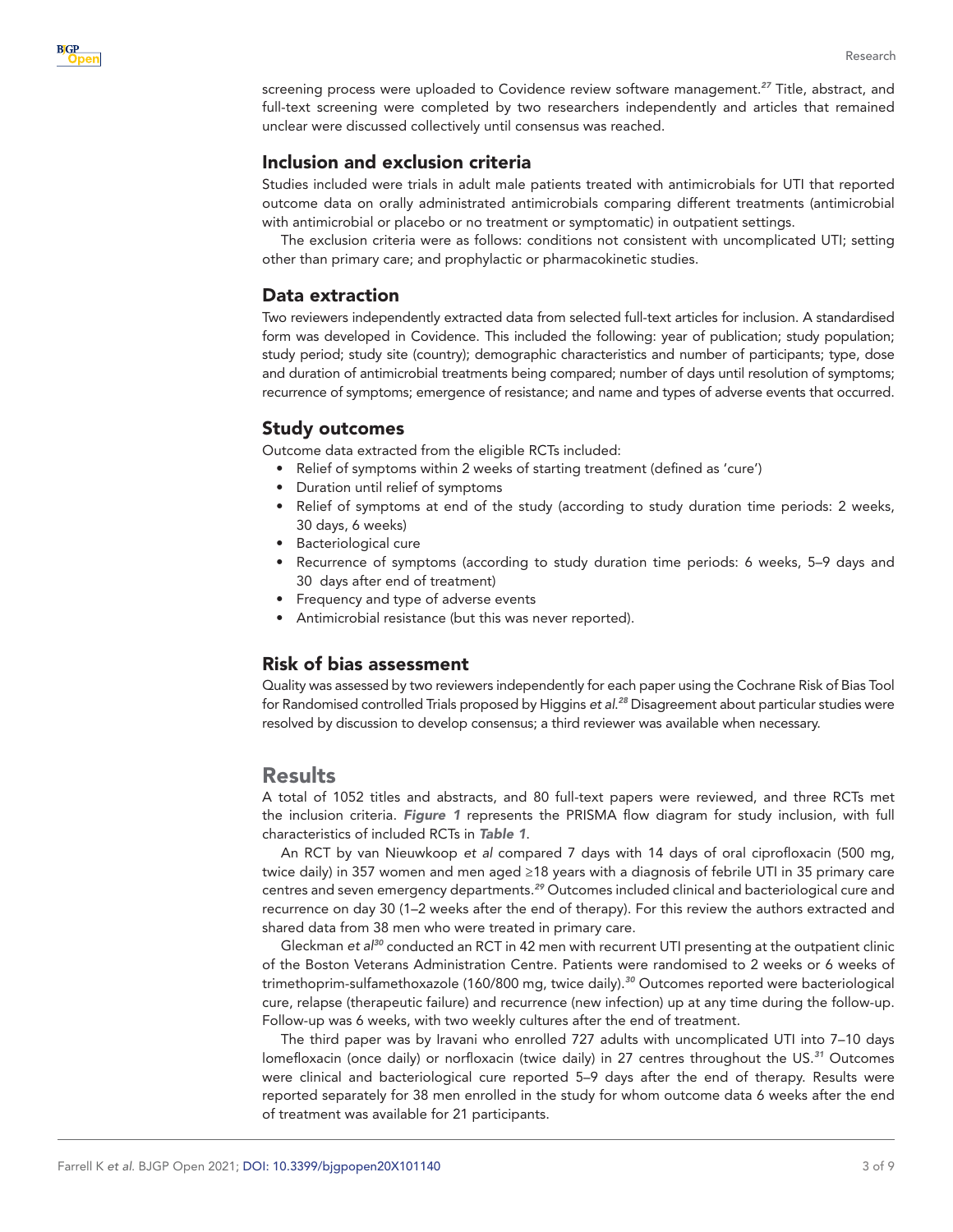



<span id="page-3-0"></span>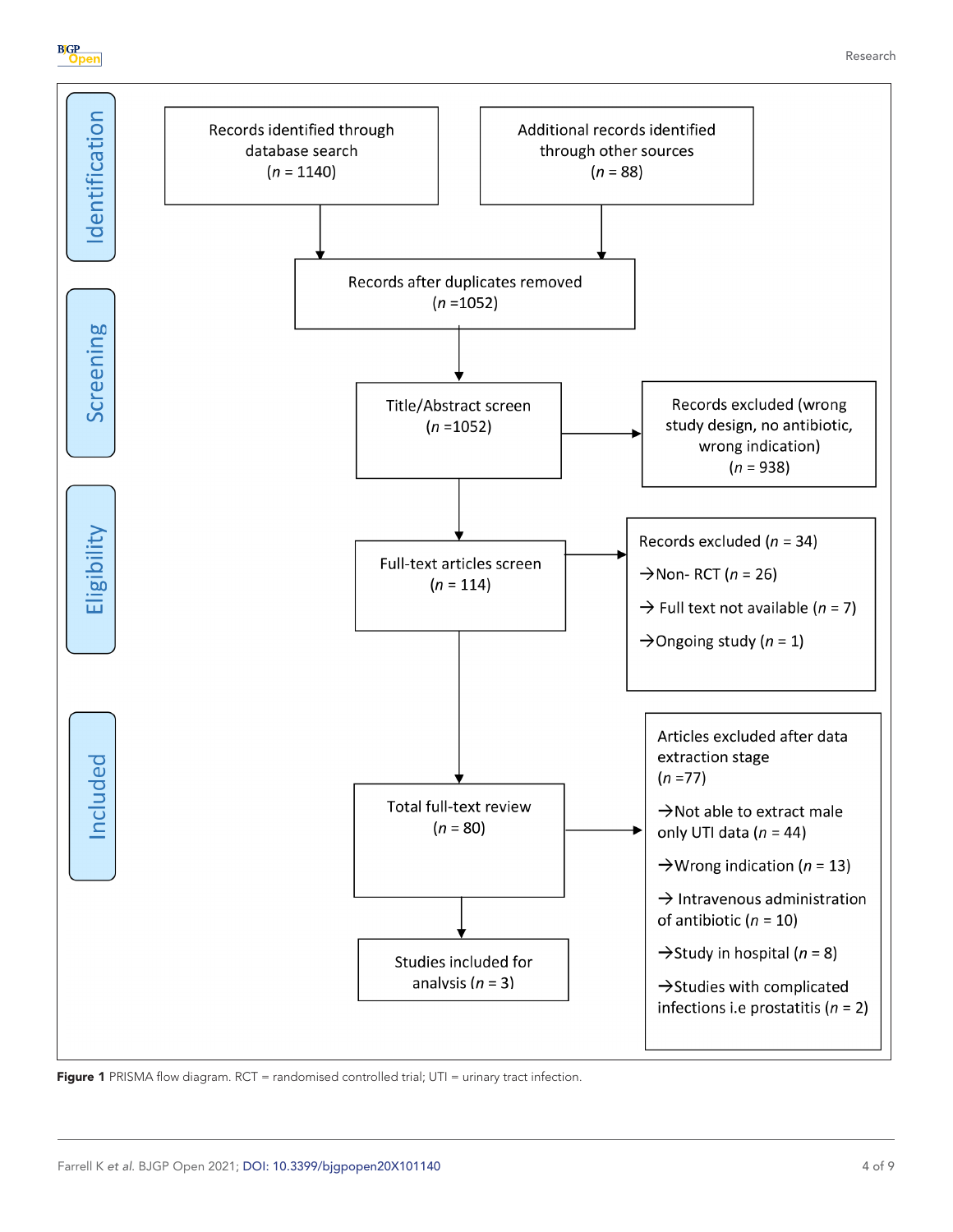## <span id="page-4-0"></span>Table 1 Descriptive characteristics of studies included

| Characteristics/studies       | Gleckman et $a^{80}$                 | Iravani <sup>31</sup>                                                                      | van Nieuwkoop et<br>al <sup>29</sup>                    |
|-------------------------------|--------------------------------------|--------------------------------------------------------------------------------------------|---------------------------------------------------------|
| Total study duration (months) | 3                                    | Not available                                                                              | 3                                                       |
| Total sample                  | 42                                   | 727                                                                                        | 200                                                     |
| Male participants             | 42                                   | 38 (outcome available for 21)                                                              | 38                                                      |
| Median patient age, years     | 63                                   | 53 and 45                                                                                  | 64                                                      |
| Indication                    | Recurrent UTI                        | Uncomplicated UTI                                                                          | Febrile UTI                                             |
| Antimicrobial used            | TMP-SMX (160/800<br>mg, twice daily) | Lomefloxacin (400 mg, once daily), Ciprofloxacin (500<br>norfloxacin (400 mg, twice daily) | mg, twice daily)                                        |
| Comorbidities reported        | Yes: diabetes (10)                   | No.                                                                                        | Yes: diabetes (9)<br>urological and heart<br>conditions |
| Study setting and country     | clinic. US                           | Urology outpatient Outpatients in medical centres, US Primary care centres,                | the Netherlands                                         |

TMP-SMX = trimethoprim-sulfamethoxazole.

The age of participants was not reported consistently across RCTs. Gleckman *et al[30](#page-8-13)* reported an overall median age of 60 years. Males in the van Nieuwkoop *et al[29](#page-8-12)* study had a median age of 71 years and 60 years (overall median 64 years) in each group (7 versus 14 days) and Iravani*[31](#page-8-14)* reported a median age of 53 years and 45 years in each arm of the RCT.

Comorbidities reported were mainly diabetes, which was reported present in 10 patients by Gleckman *et al[30](#page-8-13)* and nine with diabetes in the van Nieuwkoop *et al* study*[29](#page-8-12)* while Iravani*[31](#page-8-14)* did not report on any comorbidities present.

All outcome data are presented in *[Table 1](#page-4-0)*; however, the only outcome with sufficient data to allow comparison between RCTs was bacterial cure at the end of therapy.

*[Table 2](#page-4-1)* shows an overview of the outcomes of the RCTs. The van Nieuwkoop *et a[l29](#page-8-12)* study showed 100% bacteriological cure for both durations of ciprofloxacin (7 days versus 14 days) and 90% (17 out of 19) and 100% (19 out of 19) clinical cure for each respectively. Iravani*[31](#page-8-14)* compared lomefloxacin and norfloxacin and reported 100% (10 out of 10) and 91% (10 out of 11) bacteriological cure and 100% clinical cure for both groups 1 week post-therapy.

Gleckman *et al[30](#page-8-13)* compared trimethoprim-sulfamethoxazole for 14 days with 42 days with 21 patients in each group, and found all patients had an immediate bacteriological response. In the 14

#### <span id="page-4-1"></span>Table 2 Comparison of UTI clinical and bacteriological cure at the end of treatment, and recurrence

| <b>Studies</b>                                 | Antimicrobial       | Dose <sup>a</sup>   | <b>Duration</b> | $\mathsf{n}$ |    | <b>Clinical cure</b> |              | Recurrence |                 | <b>Bacteriological cure</b> |
|------------------------------------------------|---------------------|---------------------|-----------------|--------------|----|----------------------|--------------|------------|-----------------|-----------------------------|
|                                                |                     |                     |                 |              | n  | ℅                    | $\mathsf{n}$ | %          | $\mathsf{n}$    | %                           |
| <sup>30</sup> Gleckman<br>et al 1979           | TMP-SMX+<br>Placebo | 160/800<br>mg BD    | 14 days         | 21           |    |                      | 13           | 62         | 6               | 29                          |
|                                                | TMP-SMX             | 160/800<br>mg BD    | 42 days         | 21           |    |                      | 6            | 29         | 13              | 62                          |
| <sup>31</sup> Iravani 1992 Lomefloxacin        |                     | 400 mg<br>QD        | $7-10$ days     | 10           | 10 | 100                  |              |            | 10              | 100                         |
|                                                | Norfloxacin         | 400 mg<br><b>BD</b> | $7-10$ days     | 11           | 11 | 100                  |              |            | 10              | 91                          |
| $29$ <sub>van</sub><br>Nieuwkoop<br>et al 2017 | Ciprofloxacin       | 500 mg<br>BD.       | 7 days          | 19           | 17 | 90                   | 2            | 11         | 19              | 100                         |
|                                                | Ciprofloxacin       | 500 mg<br><b>BD</b> | 14 days         | 19           | 19 | 100                  | 2            | 11         | 18 <sup>a</sup> | 100                         |

BD = twice a day. TMP-SMX = trimethoprim-sulfamethoxazole. QD = once a day. <sup>a</sup>One missing urine sample.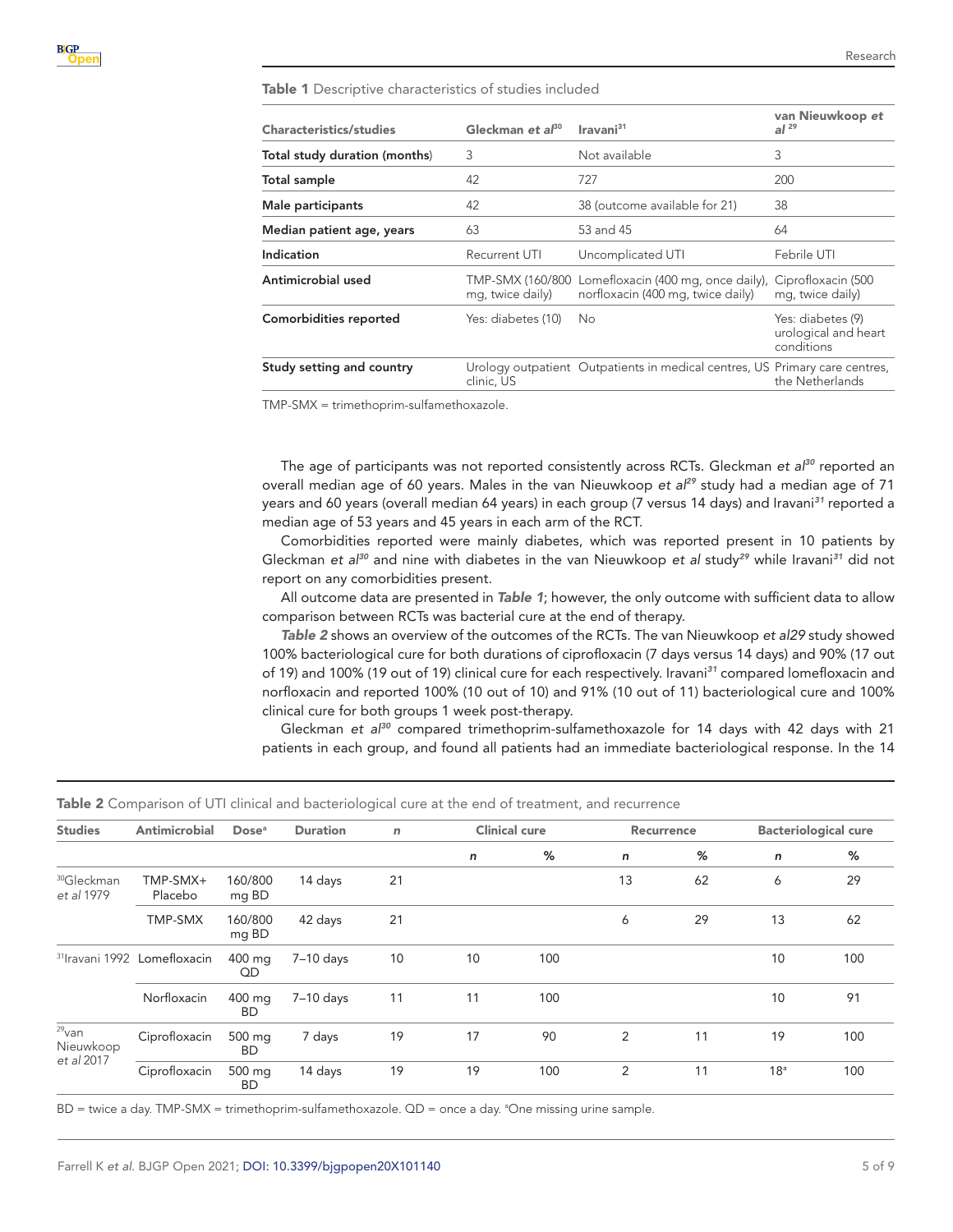<span id="page-5-0"></span>Table 3 Risk of bias assessment

|                                                            | Gleckman et al <sup>30</sup>                                                          | Iravani <sup>31</sup>                                                                                                                                  | van Nieuwkoop et al <sup>29</sup>                                                                                |
|------------------------------------------------------------|---------------------------------------------------------------------------------------|--------------------------------------------------------------------------------------------------------------------------------------------------------|------------------------------------------------------------------------------------------------------------------|
| Sequence generation                                        | Low: table of random digits                                                           | Low                                                                                                                                                    | Low: randomised stratified per<br>centre and sex. Computer-generated<br>randomisation list                       |
| <b>Allocation concealment</b>                              | Unclear: no information provided                                                      | No comment                                                                                                                                             | Low: treatment allocation completed<br>after urine culture results. Restricted<br>access to independent pharmacy |
| Blinding of participants and<br>personnel for all outcomes | Unclear: no description of the<br>blinding provided                                   | High: no blinding of the participants or Low: double blinding<br>personnel only investigators                                                          |                                                                                                                  |
| Blinding of outcome assessors for<br>all outcomes          | Unclear: no description of the<br>blinding provided                                   | Low: investigators were blinded<br>through third party. The drugs were<br>dispensed by an independent third<br>party to ensure investigator blinding   | Low: analysis based on intention to<br>treat population                                                          |
| Incomplete outcome data for all<br>outcomes                | High: data not reported for two<br>patients in each group suffering<br>adverse events | High: the main outcome (clinical<br>recovery) is reported for 436/727<br>patients only                                                                 | Low                                                                                                              |
| Selective outcome reporting                                | Low                                                                                   | Unclear: both outcomes assessed<br>were reported, but no pre-published<br>protocol is available to control this with<br>the initial design             | Unclear: all outcomes described in<br>methods chapter are reported                                               |
| Other sources of bias                                      | Low                                                                                   | High: men are just 5% of population<br>and a subgroup of the study. Dropout<br>is about 50% for bacteriological cure<br>and unclear for clinical cure. | None identified                                                                                                  |

days group, six (29%) reached bacteriological cure, 13 (62%) had recurrence, while in the six-week group, 13 (62%) and six (29%) were reported for each outcome.

Combining the results from the three RCTs shows that 76 male patients with UTI (out of 101 patients, 75%) reported bacteriological cure at the end of the study. Of the 59 patients receiving a fluoroquinolone, 57 (97%) reported bacteriological and clinical cure within 2 weeks after the end of treatment.

## Adverse events

All three RCTs reported adverse events from antimicrobial treatment, with both Gleckman *et al[30](#page-8-13)* and van Nieuwkoop *et al[29](#page-8-12)* reporting separately for male participants. Adverse events were not reported separately for males and females in the Iravani*[31](#page-8-14)* study. In Gleckman *et al*, two male patients in the 14 day course of trimethoprim group reported five adverse events (chills, sweats and flushing,*[1](#page-7-0)* transient rash and pruritus*[1](#page-7-0)* ), while four adverse events (diffuse urticarial,*[1](#page-7-0)* nausea and vomiting,*[1](#page-7-0)* elevated serums creatinine*[2](#page-7-1)* ) were reported for four patients in the group receiving 42 days trimethoprim group. In the van Nieuwkoop *et al[29](#page-8-12)* study, two patients who were treated with ciprofloxacin for 7 days reported to have developed pyelonephritis, and no adverse events were reported in the 14-day ciprofloxacin group.

#### Risk of bias assessment

Risk of bias was low overall for the van Nieuwkoop *et al[29](#page-8-12)* study, while a high risk of bias was determined for the Iravani*[31](#page-8-14)* study in three domains: blinding of participants, incomplete outcome data, and other sources of bias (unclear timeframe, allocation, outcome assessment, only 5% male). In Gleckman *et al[30](#page-8-13)* risk of bias was unclear for blinding and allocation concealment, while high risk of bias was documented for incomplete outcome data. *[Table 3](#page-5-0)* provides an overview of the risk of bias assessment of the included RCTs.

# **Discussion**

Summary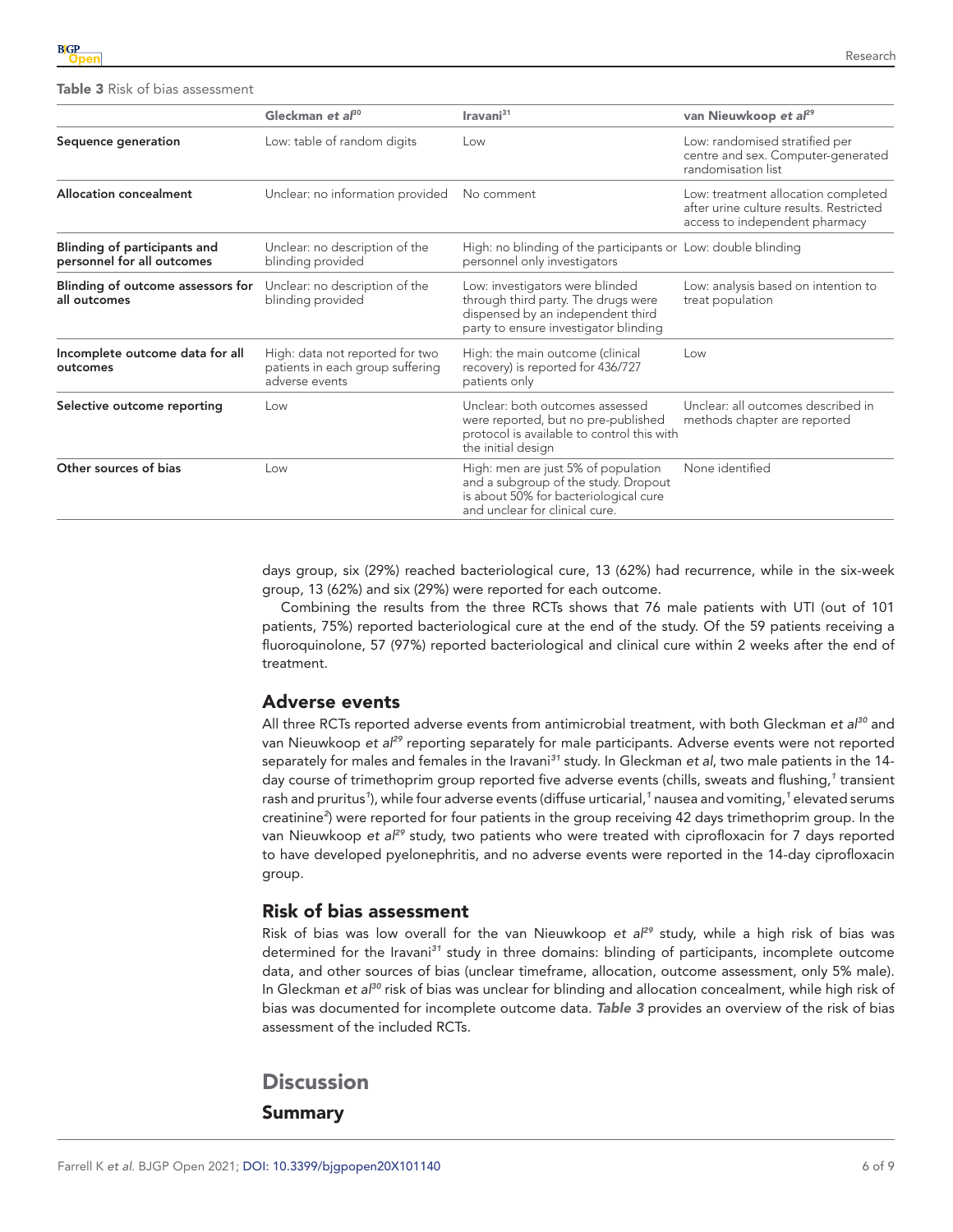This review identified three RCTs evaluating the effectiveness and duration of different antimicrobial regimens for uncomplicated UTIs in adult males. Only three papers met the eligibility criteria after full-text screening and were included in the review, two of which are over 20 years old (Gleckman *et al* from 1979*[30](#page-8-13)* and Iravani from 1992*[31](#page-8-14)*).

Iravani*[31](#page-8-14)* and van Nieuwkoop *et al[29](#page-8-12)* included both male and female patients, but male-only data was obtained from van Nieuwkoop *et al* and could be extracted from Iravani's paper. Both RCTs compared a fluoroquinolone (ciprofloxacin or lomefloxacin and norfloxacin) for a course of 7–14 days and observed at least 97% clinical and bacteriological cure within 2 weeks. However, the total samples size comparing fluoroquinolones is only 59 and is not sufficient to draw any conclusions. The Gleckman *et al* article focused solely on male participants, and was the only study to use trimethoprim to treat male UTIs. Bacteriological cure was reached in 29% of the 2-week treatment group, while the 6-week group reported 62% at the end of the study. One of the differences with the other RCTs was that Gleckman *et al* included male patients with a recurrent UTI, but it is difficult to ascertain how this may affect the outcomes or the reliability of the findings because of the small sample size. There is clearly a lack of RCTs to allow comparison of findings, especially in relation to trimethoprim. This is particularly concerning as trimethoprim is the firstline recommendation according to the NICE,<sup>[6](#page-7-4)</sup> SIGN,<sup>[7](#page-7-6)</sup> and Danish guidelines.<sup>[10](#page-7-7)</sup> Considering the age of the paper and its limited sample size, it emphasises the need for more up-to-date and verifiable evidence. Furthermore, no RCTs are available comparing any of the other types and durations of firstline treatments, such as nitrofurantoin or pivmecillinam. The use of fluoroquinolones as done in the other two RCTs, which is only recommended as secondline or for complicated infections, suggests that many GPs consider male UTIs complicated, which may result in suboptimal antibiotic choices or longer courses.

## Strengths and limitations

There is a lack of RCTs comparing antimicrobial treatment options and duration for male UTIs, and most RCTs in this population cover complicated UTIs,*[32](#page-8-15)* asymptomatic bacteriuria, mixed and recurrent infections,*[13,33](#page-8-0)* and infections in patients with spinal cord injury,*[34](#page-8-16)* generally in the hospital setting.*[19](#page-8-3)*

Apart from the lack of evidence to identify the best treatment for male patients presenting with UTI to primary care, the present review also shows the absence of relevant patient outcomes. Duration of symptoms, a relevant outcome for patients, is not reported across groups and RCTs, and no inference about duration until clinical or bacteriological cure could be made.

Owing to low sample size, information on adverse events, even though reported, is not sufficient to make conclusions in relation to type or duration of treatment. However, the variability and extent of adverse events reported in patients treated with trimethoprim in Gleckman *et al [30](#page-8-13)* is noteworthy, but should not be overstated as it may just reflect good reporting rather than higher risk of adverse events. Pyelonephritis was a serious adverse event reported by two out of 19 patients treated with 7-day ciprofloxacin*[29](#page-8-12)* and would reflect good reporting as no conclusion can be based on this owing to the low numbers.

## Comparison with existing literature

In a recent systematic review and meta-analysis of RCTs comparing long-term antibiotics for prevention of recurrent UTI in older adults, no RCTs could be identified that compared treatments in the male population.*[35](#page-8-17)* An observational study by Montelin *et al[36](#page-8-18)* assessed nitrofurantoin and pivmecillinam for lower UTIs in men, and included patients treated with trimethoprim for comparison. No difference in any clinical outcome was observed between the three antibiotics prescribed.*[36](#page-8-18)* Similarly, a recent Danish study comparing treatment durations of pivmecillinam in men, suggested that 5 days with pivmecillinam (400 mg, three times a day) is sufficient in male UTI.*[37](#page-8-19)* These studies were retrospective and should ideally be repeated as a prospective RCT. Interestingly, a register study of male prescribing from Norway found that even though fluoroquinolones and cefalexin were associated with lower antibiotic switch rates than the recommended firstline UTI antibiotics (pivmecillinam, nitrofurantoin, and trimethoprim), the occurrence of switching was so low (7%) that the current guidelines were considered to be safe.*[38](#page-8-20)*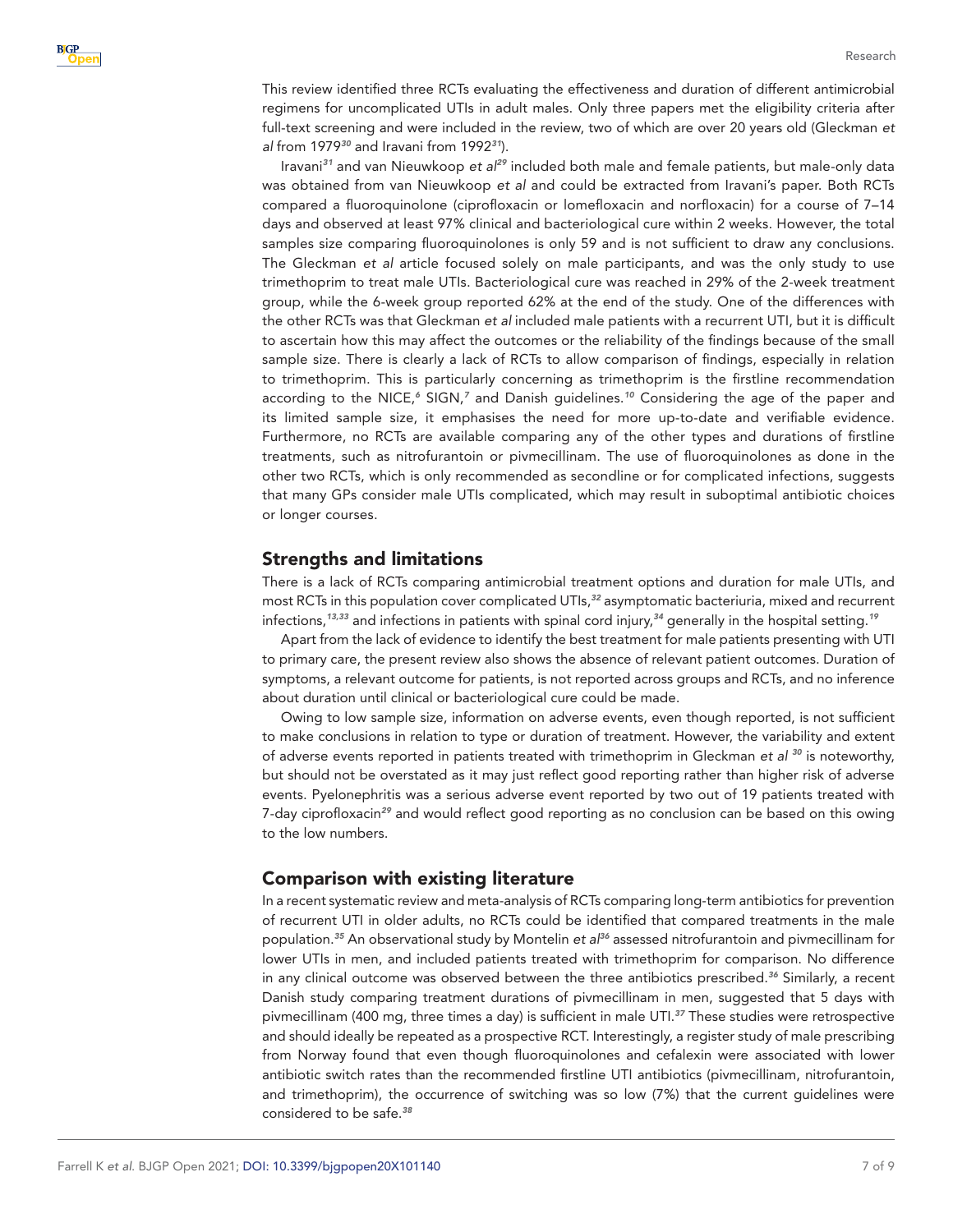## Implications for research and practice

From this review, it is clear there is a need for larger and more comprehensive RCTs that include improved diagnosis of male UTI, comparison of different types of treatment, as well as their duration and detail of the antimicrobial resistance of the isolated uropathogens. Improved outcome measures, including patient relevant outcomes such as duration of symptoms, should include the recording of symptom scores, which would also improve the understanding of treatment and diagnosis of male UTI. As male UTIs are less frequent, to be able to do such a trial, multiple countries and settings could be included to provide a sufficient sample size and improve the treatment of male UTI.

In conclusion, the evidence available is insufficient to make any recommendations in relation to type and duration of antimicrobial treatment for male UTI. Sufficiently powered RCTs are needed to improve knowledge of male UTI and to identify the best treatment regimen for this population in primary care.

#### Funding

No funding was received for this review.

#### Ethical approval

This was a systematic review and ethical approval was not required.

#### **Provenance**

Freely submitted; externally peer reviewed.

#### Acknowledgements

The authors would like to thank Dr van Nieuwkoop from the Department of Internal Medicine, Haga Teaching Hospital and Department of Infectious Diseases, Leiden University Medical Center, The Netherlands for his generous support by providing the data from his study.

## References

- <span id="page-7-0"></span>1. Brumfitt W, Hamilton-Miller JM, Gillespie WA. The mysterious 'urethral syndrome'. *BMJ* 1991; 303(6804): 719–720. DOI:<https://doi.org/10.1136/bmj.303.6804.719-c>
- <span id="page-7-1"></span>2. Griebling TL. Urologic diseases in America project: trends in resource use for urinary tract infections in men. *J Urol* 2005; 173(4): 1288–1294. DOI: <https://doi.org/10.1097/01.ju.0000155595.98120.8e>
- <span id="page-7-2"></span>3. Lark RL, Saint S, Chenoweth C, *et al*. Four-Year prospective evaluation of community-acquired bacteremia: epidemiology, microbiology, and patient outcome. *Diagn Microbiol Infect Dis* 2001; 41(1-2): 15–22. DOI: [https://](https://doi.org/10.1016/S0732-8893(01)00284-X) [doi.org/10.1016/S0732-8893\(01\)00284-X](https://doi.org/10.1016/S0732-8893(01)00284-X)
- 4. Tal S, Guller V, Levi S, *et al*. Profile and prognosis of febrile elderly patients with bacteremic urinary tract infection. *J Infect* 2005; 50(4): 296–305. DOI: <https://doi.org/10.1016/j.jinf.2004.04.004>
- <span id="page-7-3"></span>5. Car J. Urinary tract infections in women: diagnosis and management in primary care. *BMJ* 2006; 332(7533): 94–97. DOI:<https://doi.org/10.1136/bmj.332.7533.94>
- <span id="page-7-4"></span>6. National Institute for Health and Care Excellence (NICE). Urinary tract infection (lower): antimicrobial prescribing. Clinical guideline [NG109]. 2018; [https://www.nice.org.uk/guidance/ng109/resources/urinary-tract-infection-lower](https://www.nice.org.uk/guidance/ng109/resources/urinary-tract-infection-lower-antimicrobial-prescribing-pdf-66141546350533)[antimicrobial-prescribing-pdf-66141546350533](https://www.nice.org.uk/guidance/ng109/resources/urinary-tract-infection-lower-antimicrobial-prescribing-pdf-66141546350533) (accessed 6 Jan 2021).
- <span id="page-7-6"></span>7. Scottish Intercollegiate Guideline Network (SIGN). Management of suspected bacterial urinary tract infection in adults: a national clinical guideline. 2012; <https://www.sign.ac.uk/media/1051/sign88.pdf>(accessed 6 Jan 2021).
- 8. Strategy for the control of Antimicrobial Resistance in Ireland (SARI). Antimicrobial prescribing guidelines for primary care in Ireland. HSE Antimicrobial Resistance and Infection Control. 2014; [http://www.antibioticprescribing.](http://www.antibioticprescribing.ie/) [ie/](http://www.antibioticprescribing.ie/) (accessed 11 Jan 2020).
- <span id="page-7-5"></span>9. Folkhälsomyndigheten (The Public Health Agency) Sweden. [Treatment recommendations for common infections in primary health care] *Behandlingsrekommendationer för vanliga infektioner i öppenvård* (in Swedish). 2019; [https://](https://www.folkhalsomyndigheten.se/contentassets/246aa17721b44c5380a0117f6d0aba40/behandlingsrekommendationer-oppenvard.pdf) [www.folkhalsomyndigheten.se/contentassets/246aa17721b44c5380a0117f6d0aba40/behandlingsrekommend](https://www.folkhalsomyndigheten.se/contentassets/246aa17721b44c5380a0117f6d0aba40/behandlingsrekommendationer-oppenvard.pdf) [ationer-oppenvard.pdf](https://www.folkhalsomyndigheten.se/contentassets/246aa17721b44c5380a0117f6d0aba40/behandlingsrekommendationer-oppenvard.pdf) (accessed 6 Jan 2021).
- <span id="page-7-7"></span>10. The Capital Region of Denmark. [Complicated cystitis — antibiotic treatment recommendations for primary health care. The Capital Region] *Komplicered cysitits — antibiotikavejledning for primaersektorn Region Hovedstaden* (in Danish). 2020; [https://www.sundhed.dk/sundhedsfaglig/information-til-praksis/hovedstaden/almen-praksis/](https://www.sundhed.dk/sundhedsfaglig/information-til-praksis/hovedstaden/almen-praksis/laegemidler/antibiotikavejledning/a07-urinveje/kompliceret-cystitis/) [laegemidler/antibiotikavejledning/a07-urinveje/kompliceret-cystitis/](https://www.sundhed.dk/sundhedsfaglig/information-til-praksis/hovedstaden/almen-praksis/laegemidler/antibiotikavejledning/a07-urinveje/kompliceret-cystitis/) (accessed 6 Jan 2021).
- 11. Wagenlehner FME, Schmiemann G, Hoyme U, *et al*. S3-guideline for uncomplicated urinary tract infections treatment guidelines compliance. *Med Monatsschr Pharm* 2011; 34(5): 164–168.
- 12. Kranz J, Schmidt S, Lebert C, *et al*. The 2017 update of the German clinical guideline on epidemiology, diagnostics, therapy, prevention, and management of uncomplicated urinary tract infections in adult patients. Part II: therapy and prevention. *Urol Int* 2018; 100(3): 271–278. DOI:<https://doi.org/10.1159/000487645>